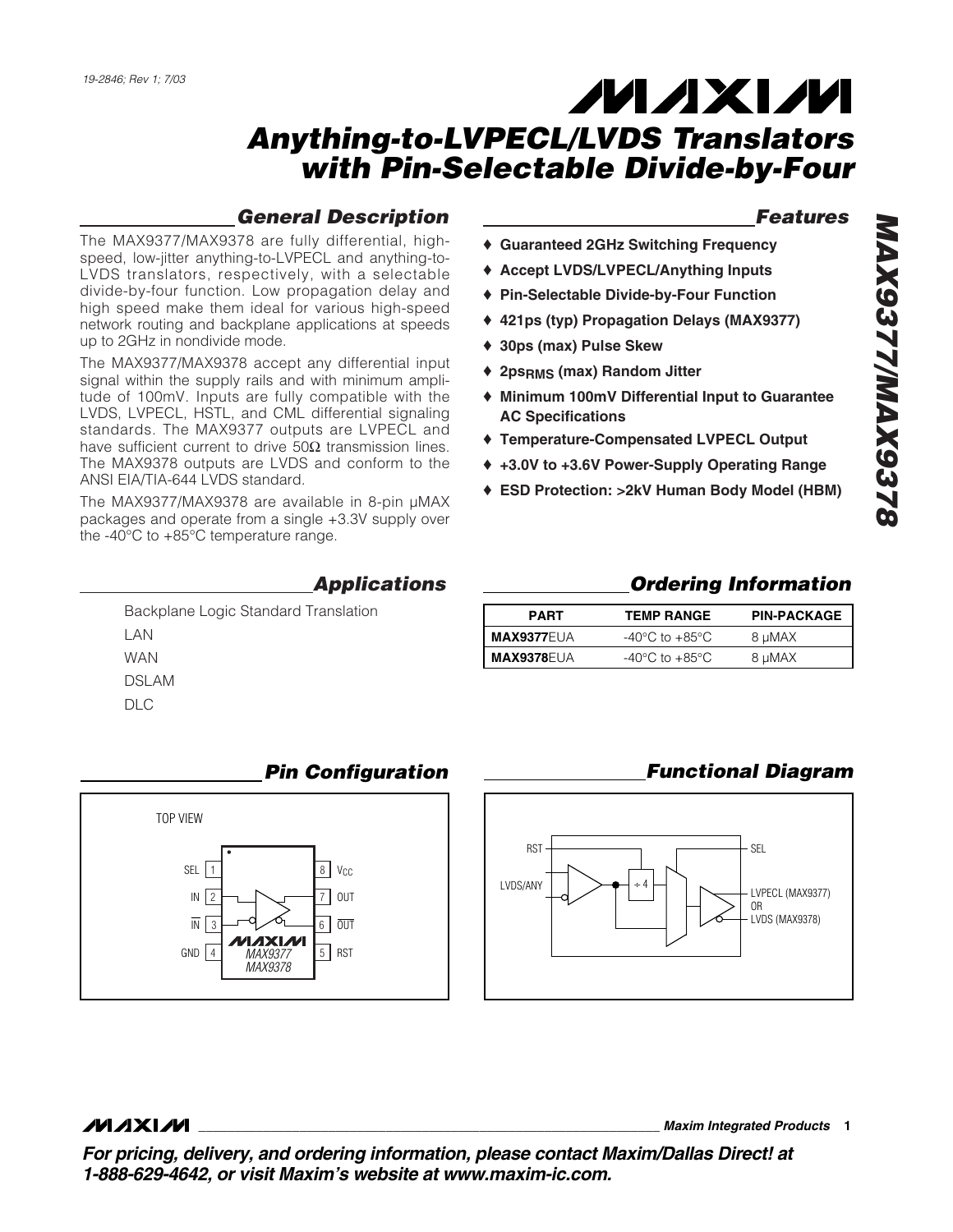#### **ABSOLUTE MAXIMUM RATINGS**

| Short-Circuit Duration (MAX9378 OUT, OUT)Continuous |  |
|-----------------------------------------------------|--|
|                                                     |  |
|                                                     |  |
| Continuous Power Dissipation $(T_A = +70^{\circ}C)$ |  |
| 8-µMAX (derate 5.9mW/°C above +70°C) 470.6mW        |  |
|                                                     |  |
|                                                     |  |

| <b>ESD Protection</b> |  |
|-----------------------|--|
|                       |  |
|                       |  |

*Stresses beyond those listed under "Absolute Maximum Ratings" may cause permanent damage to the device. These are stress ratings only, and functional operation of the device at these or any other conditions beyond those indicated in the operational sections of the specifications is not implied. Exposure to absolute maximum rating conditions for extended periods may affect device reliability.*

## **DC ELECTRICAL CHARACTERISTICS**

(V<sub>CC</sub> = +3.0V to +3.6V, differential input voltage  $|V_{\text{ID}}|$  = 0.1V to 3.0V, input voltage (V<sub>IN</sub>, V<sub>IN</sub>) = 0 to V<sub>CC</sub>, input common-mode voltage  $V_{\sf CM}$  = 0.05V to (V<sub>CC</sub> - 0.05V), LVPECL outputs terminated with 50Ω ±1% to (V<sub>CC</sub> - 2.0V), LVDS outputs terminated with 100Ω ±1%, T<sub>A</sub> = -40°C to +85°C. Typical values are at V<sub>CC</sub> = +3.3V, IV<sub>ID</sub>I = 0.2V, input common-mode voltage V<sub>CM</sub> = 1.2V, T<sub>A</sub> = +25°C, unless otherwise noted.) (Notes 1, 2, 3)

| <b>PARAMETER</b>                       | <b>SYMBOL</b>                 | <b>CONDITIONS</b>                  | $-40^\circ C$              |                     |                                | $+25^{\circ}$ C |                                           |                          | $+85^\circ$ C |                                |                       | <b>UNITS</b> |
|----------------------------------------|-------------------------------|------------------------------------|----------------------------|---------------------|--------------------------------|-----------------|-------------------------------------------|--------------------------|---------------|--------------------------------|-----------------------|--------------|
|                                        |                               |                                    | <b>MIN</b>                 | <b>TYP</b>          | <b>MAX</b>                     | <b>MIN</b>      | <b>TYP</b>                                | <b>MAX</b>               | <b>MIN</b>    | <b>TYP</b>                     | <b>MAX</b>            |              |
| <b>LVCMOS/LVTTL INPUTS (RST, SEL)</b>  |                               |                                    |                            |                     |                                |                 |                                           |                          |               |                                |                       |              |
| Input High<br>Voltage                  | <b>V<sub>IH</sub></b>         |                                    | 2.0                        |                     | <b>V<sub>CC</sub></b>          | 2.0             |                                           | <b>V<sub>CC</sub></b>    | 2.0           |                                | <b>V<sub>CC</sub></b> | $\vee$       |
| Input Low Voltage                      | $V_{\parallel}$               |                                    | <b>GND</b>                 |                     | 0.8                            | <b>GND</b>      |                                           | 0.8                      | <b>GND</b>    |                                | 0.8                   | $\vee$       |
| Input High Current                     | Iін                           | $V_{IN}$ = $V_{CC}$ or 2V          | $\Omega$                   |                     | 150                            | $\Omega$        |                                           | 150                      | $\Omega$      |                                | 150                   | μA           |
| Input Low Current                      | Iщ                            | $V_{II} = 0$ or 0.8V               | $-20$                      |                     | $+20$                          | $-20$           |                                           | $+20$                    | $-20$         |                                | $+20$                 | μA           |
| DIFFERENTIAL INPUTS (IN, IN)           |                               |                                    |                            |                     |                                |                 |                                           |                          |               |                                |                       |              |
| Differential Input<br>Threshold        | <b>V<sub>THD</sub></b>        |                                    | $-100$                     | ±6                  | $+100$                         | $-100$          | ±6                                        | $+100$                   | $-100$        | ±6                             | $+100$                | mV           |
| Input Current                          | $I_{IN}$ , $I_{\overline{N}}$ | $V_{IN}$ , $V_{IN} = V_{CC}$ or 0V | $-20$                      |                     | $+20$                          | $-20$           |                                           | $+20$                    | $-20$         |                                | $+20$                 | μA           |
| Input Common-<br>Mode Voltage          | <b>V<sub>CM</sub></b>         | Figure 1                           | 0.05                       |                     | $V_{CC}$ -<br>0.05             | 0.05            |                                           | $V_{CC}$ -<br>0.05       | 0.05          |                                | $V_{CC}$ -<br>0.05    | V            |
| LVPECL OUTPUTS (OUT, OUT) (MAX9377)    |                               |                                    |                            |                     |                                |                 |                                           |                          |               |                                |                       |              |
| Single-Ended<br>Output High<br>Voltage | <b>VOH</b>                    | Figure 3                           | $V_{\text{CC}}$ -<br>1.085 | $V_{CC}$ -<br>1.033 | $V_{CC}$ -<br>0.880            | 1.025           | $V_{CC} - V_{CC} -$<br>0.992              | V <sub>CC</sub><br>0.880 | 1.025         | $V_{CC} - V_{CC} -$<br>0.978   | $V_{CC}$ -<br>0.880   | $\vee$       |
| Single-Ended<br>Output Low<br>Voltage  | VOL                           | Figure 3                           | $V_{\rm CC}$ -<br>1.830    | 1.755               | $V_{CC}$ - $V_{CC}$ -<br>1.620 | 1.810           | $V_{CC}$ - $V_{CC}$ - $V_{CC}$ -<br>1.717 | 1.620                    | 1.810         | $V_{CC}$ - $V_{CC}$ -<br>1.699 | $V_{CC}$ -<br>1.620   | $\vee$       |
| <b>Differential Output</b><br>Voltage  | $VOH -$<br>VOL                | Figure 3                           | 595                        | 725                 |                                | 595             | 725                                       |                          | 595           | 725                            |                       | mV           |
| LVDS OUTPUTS (OUT, OUT) (MAX9378)      |                               |                                    |                            |                     |                                |                 |                                           |                          |               |                                |                       |              |
| <b>Differential Output</b><br>Voltage  | VOD                           | Figure 2                           | 250                        | 370                 | 450                            | 250             | 363                                       | 450                      | 250           | 348                            | 450                   | mV           |

*IVI A* XI*IV*I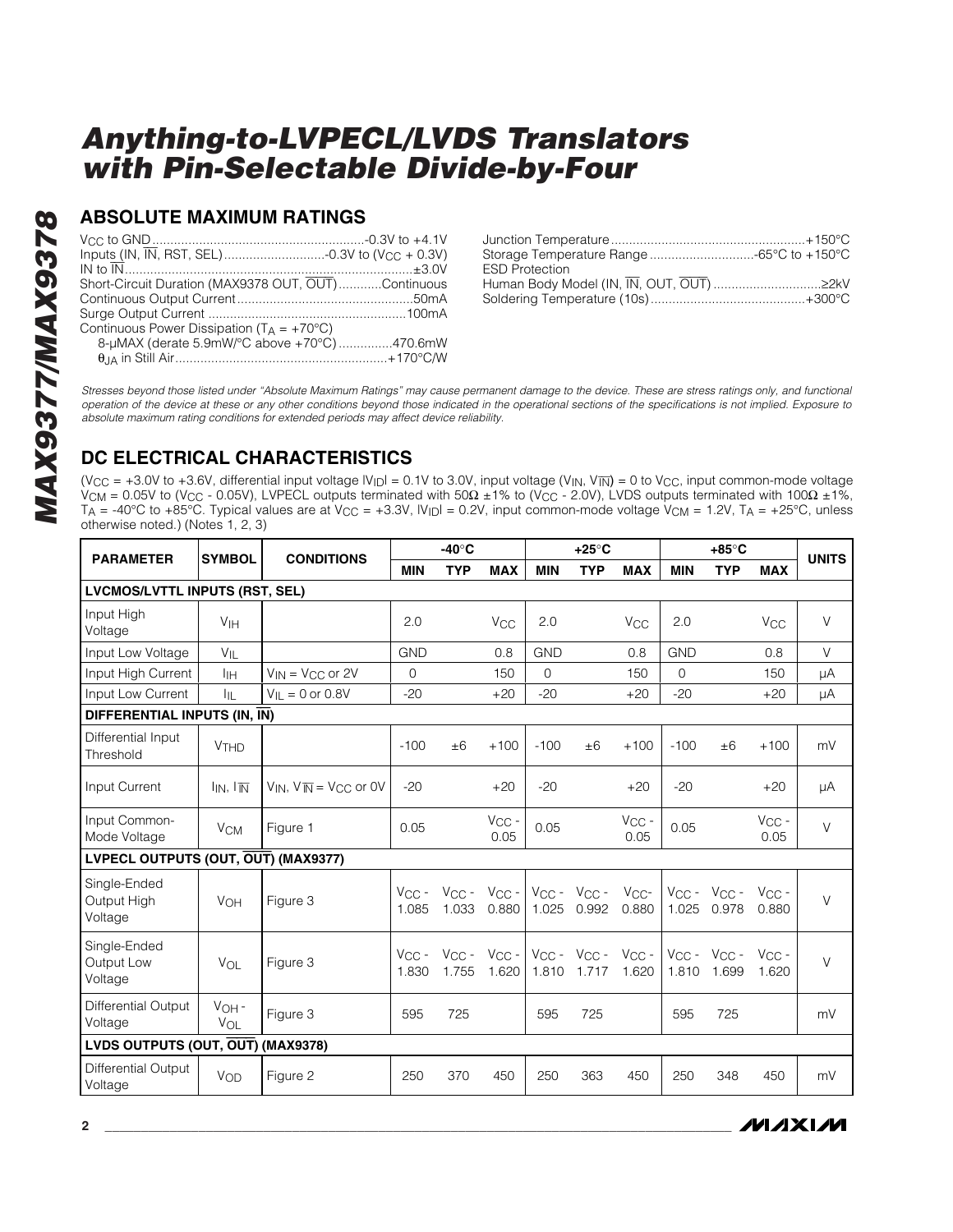## **DC ELECTRICAL CHARACTERISTICS (continued)**

(V<sub>CC</sub> = +3.0V to +3.6V, differential input voltage  $|V_{\text{ID}}|$  = 0.1V to 3.0V, input voltage (V<sub>IN</sub>, V<sub>IN</sub>) = 0 to V<sub>CC</sub>, input common-mode voltage V<sub>CM</sub> = 0.05V to (V<sub>CC</sub> - 0.05V), LVPECL outputs terminated with 50Ω ±1% to (V<sub>CC</sub> - 2.0V), LVDS outputs terminated with 100Ω ±1%,  $T_{A} = -40^{\circ}$ C to  $+85^{\circ}$ C. Typical values are at  $V_{CC} = +3.3V$ ,  $|V_{ID}| = 0.2V$ , input common-mode voltage  $V_{CM} = 1.2V$ ,  $T_{A} = +25^{\circ}$ C, unless otherwise noted.) (Notes 1, 2, 3)

| <b>SYMBOL</b><br><b>PARAMETER</b>                                                             |                       | <b>CONDITIONS</b>                                                                   | $-40^\circ C$ |            |            | $+25^{\circ}$ C |            |            | $+85^{\circ}$ C |            |            | <b>UNITS</b> |
|-----------------------------------------------------------------------------------------------|-----------------------|-------------------------------------------------------------------------------------|---------------|------------|------------|-----------------|------------|------------|-----------------|------------|------------|--------------|
|                                                                                               |                       |                                                                                     | <b>MIN</b>    | <b>TYP</b> | <b>MAX</b> | <b>MIN</b>      | <b>TYP</b> | <b>MAX</b> | <b>MIN</b>      | <b>TYP</b> | <b>MAX</b> |              |
| Change in<br>Magnitude of VOD<br>Between<br>Complementary<br><b>Output States</b>             | $ \Delta V_{\rm OD} $ | Figure 2                                                                            |               | 1.0        | 20         |                 | 1.0        | 20         |                 | 1.0        | 20         | mV           |
| Offset Common-<br>Mode Voltage                                                                | Vos                   | Figure 2                                                                            | 1.125         |            | 1.375      | 1.125           | 1.250      | 1.375      | 1.125           |            | 1.375      | $\vee$       |
| Change in<br>Magnitude of V <sub>OS</sub><br>Between<br>Complementary<br><b>Output States</b> | av <sub>os</sub>      | Figure 2                                                                            |               | 0.1        | 20         |                 | 0.1        | 20         |                 | 0.1        | 20         | mV           |
| Output Short-<br>Circuit Current,<br><b>Either Output</b><br>Shorted to GND                   | losl                  | $V_{ID} = \pm 100$ mV, one<br>output GND, other<br>output open or<br>shorted to GND |               | 19.0       | 24         |                 | 19.0       | 24         |                 | 19.0       | 24         | mA           |
| Output Short-<br>Circuit Current,<br><b>Outputs Shorted</b><br>Together                       | $ I_{OSAB} $          | $V_{ID} = \pm 100$ mV,<br>$V_{OUT} = V_{OUT}$                                       |               | 4.0        | 12         |                 | 4.0        | 12         |                 | 4.0        | 12         | mA           |
| <b>POWER SUPPLY</b>                                                                           |                       |                                                                                     |               |            |            |                 |            |            |                 |            |            |              |
|                                                                                               |                       | MAX9377, all pins<br>open except V <sub>CC</sub> ,<br><b>GND</b>                    |               | 13         | 22         |                 | 15         | 22         |                 | 17         | 22         | mA           |
| Supply Current                                                                                | Icc                   | $MAX9378, RL = 100,$<br>quiescent, inputs are<br>open                               |               | 18.0       | 30         |                 | 20         | 30         |                 | 22         | 30         |              |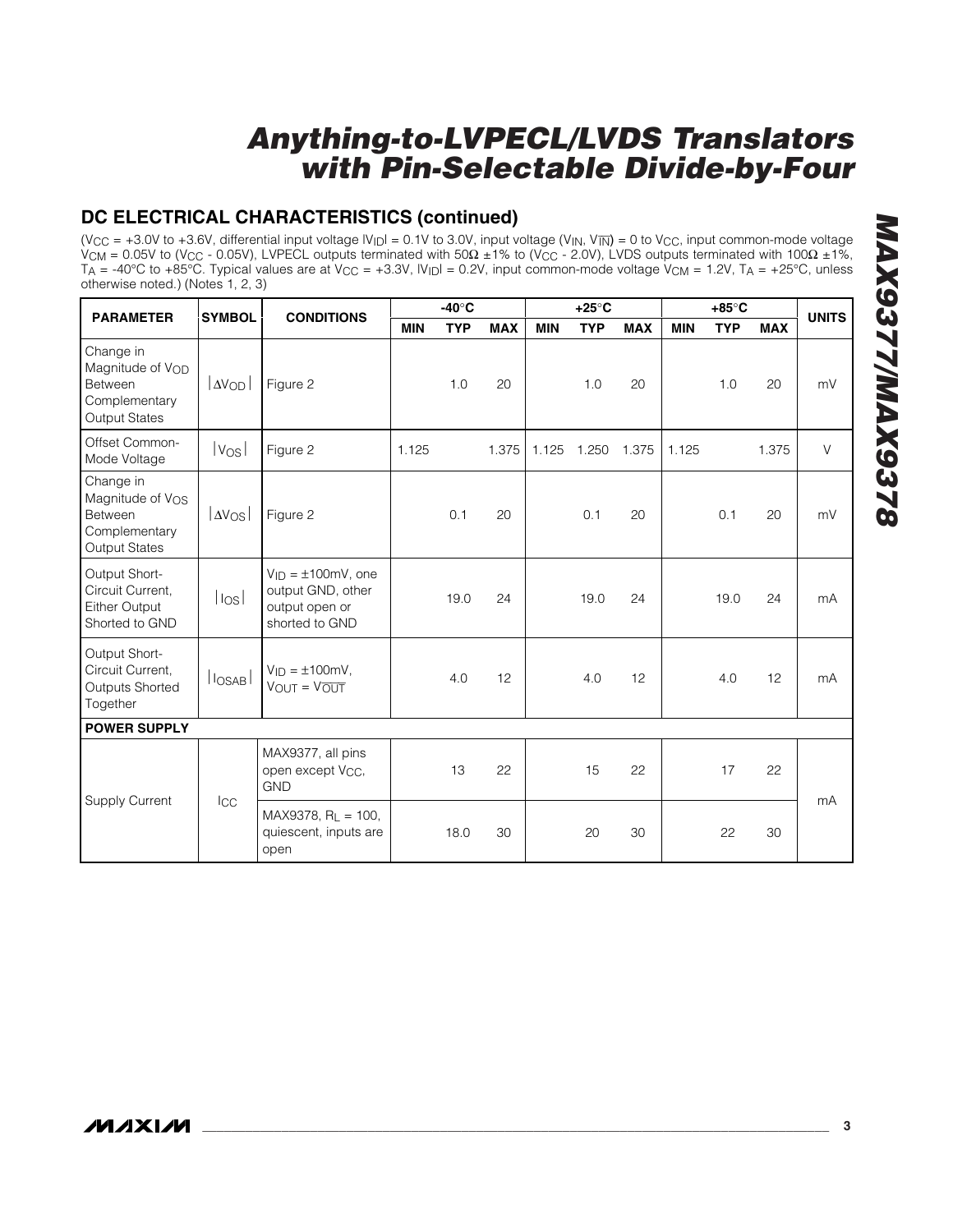## **AC ELECTRICAL CHARACTERISTICS**

(V<sub>CC</sub> = +3.0V to +3.6V, differential input voltage  $|V_{|D}| = 0.1V$  to 1.2V, input frequency  $\leq$  1.34GHz, differential input transition time = 125ps (20% to 80%), input voltage (V<sub>IN</sub>, V<sub>IN</sub>) = 0 to V<sub>CC</sub>, input common-mode voltage V<sub>CM</sub> = 0.05V to (V<sub>CC</sub> - 0.05V), LVPECL outputs terminated with 50Ω ±1% to (V<sub>CC</sub> - 2.0V) MAX9377, LVDS outputs terminated with  $\overline{R}_L = 100\Omega \pm 1\%$  (MAX9378), T<sub>A</sub> = -40°C to +85°C. Typical values are at  $V_{\rm CC}$  = +3.3V,  $|V_{\rm ID}|$  = 0.2V, input common-mode voltage  $V_{\rm CM}$  = 1.2V,  $T_{\rm A}$  = +25°C, unless otherwise noted.) (Note 4)

| <b>PARAMETER</b>                                   | <b>SYMBOL</b>          | <b>CONDITIONS</b>                     | <b>MIN</b> | <b>TYP</b> | <b>MAX</b>     | <b>UNITS</b> |
|----------------------------------------------------|------------------------|---------------------------------------|------------|------------|----------------|--------------|
| Reset-to-Differential Output Low<br>Delay          | <b>t</b> <sub>DR</sub> | Figure 4                              |            | 0.8        | 1.0            | ns           |
| Reset-to-Input Clock Setup Time                    | tset                   | Figure 4                              | 0.5        |            |                | ns           |
| Clock-to-Divider Output<br>Propagation Delay       | t <sub>PCO</sub>       | Figure 4 (Note 5)                     |            | 0.6        | 1.0            | ns           |
| SEL to Switched Output Delay                       | tsel                   | Figure 5                              |            | 0.3        | 0.6            | ns           |
| <b>MAX9377</b>                                     |                        |                                       |            |            |                |              |
| Switching Frequency                                | f <sub>MAX</sub>       | $V_{OH}$ - $V_{OL}$ $\geq$ 250mV      | 2.0        | 2.5        |                | GHz          |
| Propagation Delay Low to High                      | t <sub>PLH</sub>       | Figure 3, $SEL = 0$                   | 250        | 421        | 600            | ps           |
| Propagation Delay High to Low                      | <b>t</b> PHL           | Figure 3, $SEL = 0$                   | 250        | 421        | 600            | ps           |
| Pulse Skew Itpi H -tpHil                           | tskew                  | (Note 6)                              |            | 6          | 30             | ps           |
| Output Low-to-High Transition<br>Time (20% to 80%) | t <sub>R</sub>         | Figure 3                              |            | 116        | 220            | ps           |
| Output High-to-Low Transition<br>Time (20% to 80%) | tF                     | Figure 3                              |            | 116        | 220            | ps           |
| Added Random Jitter                                | t <sub>RJ</sub>        | $f_{IN} = 1.34$ GHz (Note 7), SEL = 0 |            | 0.7        | $\overline{2}$ | ps(RMS)      |
| <b>MAX9378</b>                                     |                        |                                       |            |            |                |              |
| Switching Frequency                                | f <sub>MAX</sub>       | $V_{OD} \geq 250$ mV                  | 2.0        | 2.5        |                | GHz          |
| Propagation Delay Low to High                      | t <sub>PLH</sub>       | Figure 3, $SEL = 0$                   | 250        | 363        | 600            | ps           |
| Propagation Delay High to Low                      | t <sub>PHL</sub>       | Figure 3, $SEL = 0$                   | 250        | 367        | 600            | ps           |
| Pulse Skew Itp н - tpн I                           | tskew                  | Figure 3 (Note 6)                     |            | 3          | 30             | ps           |
| Output Low-to-High Transition<br>Time (20% to 80%) | t <sub>R</sub>         | Figure 2                              |            | 93         | 220            | ps           |
| Output High-to-Low Transition<br>Time (20% to 80%) | tF                     | Figure 2                              |            | 93         | 220            | ps           |
| Added Random Jitter                                | t <sub>RJ</sub>        | $f_{IN} = 1.34$ GHz (Note 7), SEL = 0 |            | 0.8        | $\overline{2}$ | ps(RMS)      |

**Note 1:** Measurements are made with the device in thermal equilibrium. All voltages are referenced to ground except V<sub>THD</sub>, V<sub>ID</sub>, V<sub>OD</sub>, and ∆V<sub>OD</sub>.

**Note 2:** Current into a pin is defined as positive. Current out of a pin is defined as negative.

**Note 3:** DC parameters production tested at T<sub>A</sub> = +25°C and guaranteed by design and characterization over the full operating temperature range.

**Note 4:** Guaranteed by design and characterization, not production tested. Limits are set at ±6 sigma.

**Note 5:** t<sub>PCO</sub> is the delay associated with the frequency-divider function. The total delay when divide-by-four is selected is t<sub>PCO</sub> + tPLH.

**Note 6:** t<sub>SKEW</sub> is the magnitude difference of differential propagation delays for the same output under same conditions; tskFW = |tPHL - tPLH|.

**Note 7:** Device jitter added to the input signal.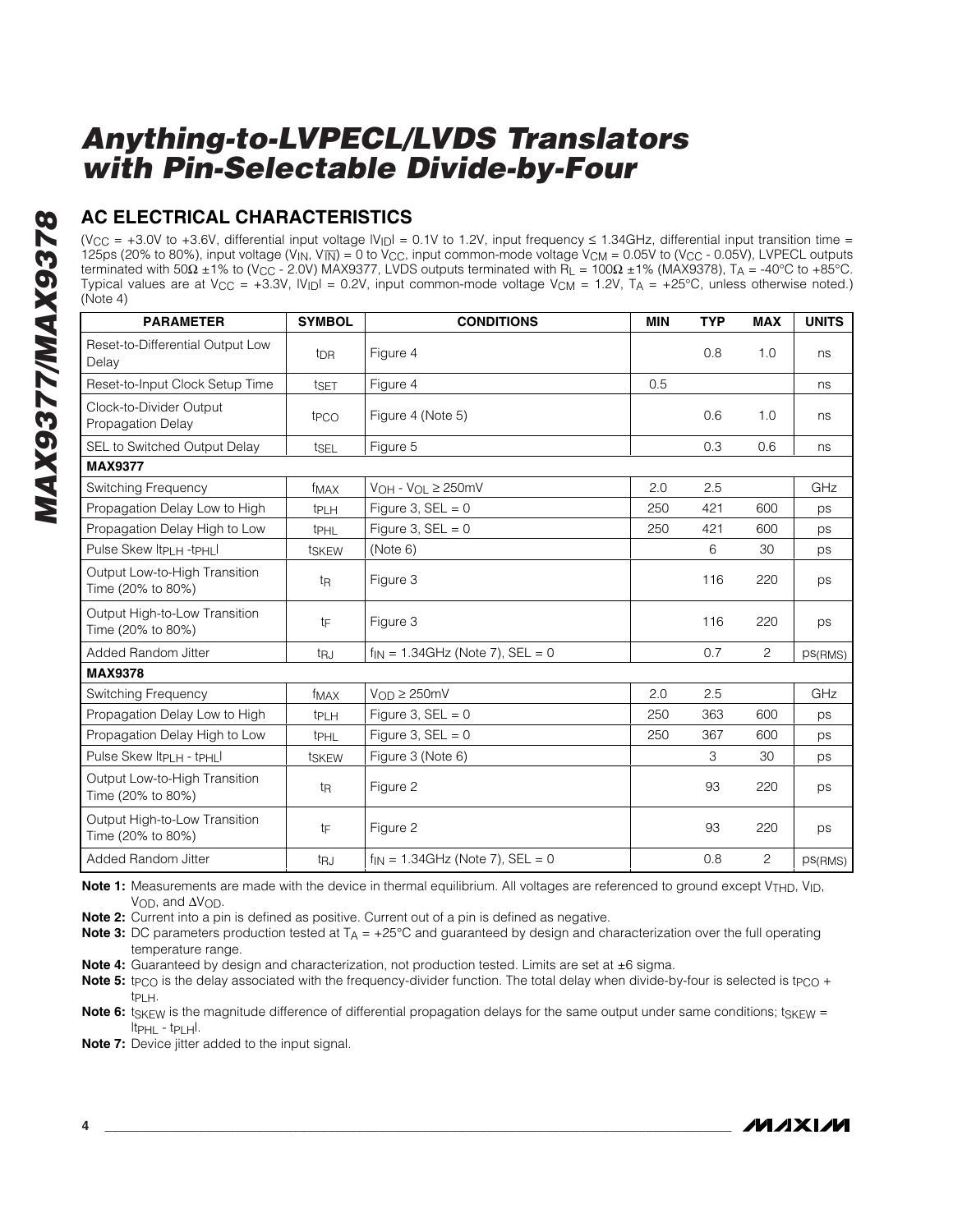## *Typical Operating Characteristics*

*MAX9377/MAX9378*

**8226XVW/2268XVW** 

(V<sub>CC</sub> = +3.3V, differential input voltage  $|V_{\text{ID}}|$  = 0.2V, V<sub>CM</sub> = 1.2V, input frequency = 500MHz, outputs terminated with 50 $\Omega$  ±1% to VCC - 2.0V (MAX9377), outputs terminated with 100Ω ±1% (MAX9378), TA = +25°C, unless otherwise noted.)



**\_\_\_\_\_\_\_\_\_\_\_\_\_\_\_\_\_\_\_\_\_\_\_\_\_\_\_\_\_\_\_\_\_\_\_\_\_\_\_\_\_\_\_\_\_\_\_\_\_\_\_\_\_\_\_\_\_\_\_\_\_\_\_\_\_\_\_\_\_\_\_\_\_\_\_\_\_\_\_\_\_\_\_\_\_\_\_ 5**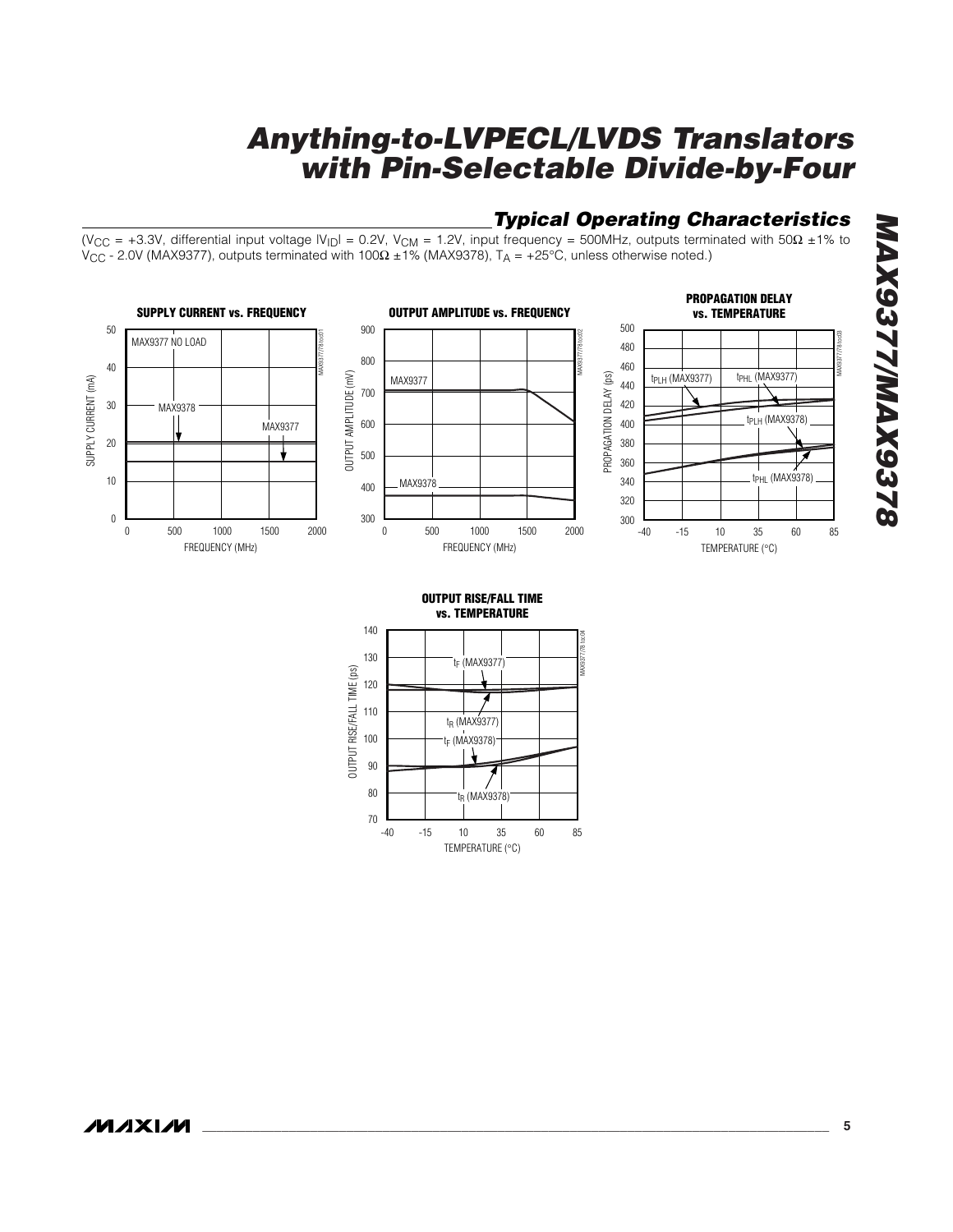#### *Pin Description*

| <b>PIN</b>    | <b>NAME</b>            |                                                                                                                                                                                                                 | <b>FUNCTION</b>                                                                                             |  |  |  |  |  |
|---------------|------------------------|-----------------------------------------------------------------------------------------------------------------------------------------------------------------------------------------------------------------|-------------------------------------------------------------------------------------------------------------|--|--|--|--|--|
|               | <b>SEL</b>             | GND.                                                                                                                                                                                                            | Frequency Divider Select Input. High = divide by four, low = no division. Internal 75k $\Omega$ pulldown to |  |  |  |  |  |
| $\mathcal{P}$ | IN                     |                                                                                                                                                                                                                 | Differential LVDS/Any Noninverting Input                                                                    |  |  |  |  |  |
| 3             | $\overline{\text{IN}}$ | Differential LVDS/Any Inverting Input                                                                                                                                                                           |                                                                                                             |  |  |  |  |  |
| 4             | <b>GND</b>             | Ground                                                                                                                                                                                                          |                                                                                                             |  |  |  |  |  |
| 5             | <b>RST</b>             |                                                                                                                                                                                                                 | Frequency Divider Reset Input. Active high, asynchronous, reset. Internal $75k\Omega$ pulldown to GND.      |  |  |  |  |  |
| 6             | OUT                    | MAX9377                                                                                                                                                                                                         | Differential LVPECL Inverting Output. Terminate with $50\Omega \pm 1\%$ to V <sub>CC</sub> - 2V.            |  |  |  |  |  |
|               |                        | MAX9378                                                                                                                                                                                                         | Inverting LVDS Output. Terminate to OUT with $100\Omega \pm 1\%$ .                                          |  |  |  |  |  |
|               | OUT                    | MAX9377                                                                                                                                                                                                         | Differential LVPECL Noninverting Output. Terminate with $50\Omega \pm 1\%$ to V <sub>CC</sub> - 2V.         |  |  |  |  |  |
|               |                        | MAX9378                                                                                                                                                                                                         | Noninverting LVDS Output. Terminate to $\overline{OUT}$ with 100 $\Omega \pm 1\%$ .                         |  |  |  |  |  |
| 8             | <b>V<sub>CC</sub></b>  | Positive Supply. Bypass from V <sub>CC</sub> to GND with 0.1µF and 0.01µF ceramic capacitors. Place the<br>capacitors as close to the device as possible with the smaller value capacitor closest to the device |                                                                                                             |  |  |  |  |  |

### *Detailed Description*

The MAX9377/MAX9378 are fully differential, highspeed, low-jitter anything-to-LVPECL and anything-to-LVDS translators, respectively, with a selectable divide-by-four function. Low propagation delay and high speed make them ideal for various high-speed network routing and backplane applications at speeds up to 2GHz in nondivide mode.

The MAX9377/MAX9378 accept any differential input signals within the supply rails and with a minimum amplitude of 100mV. Inputs are fully compatible with the LVDS, LVPECL, HSTL, and CML differential signaling standards. The MAX9377 outputs are LVPECL and have sufficient current to drive  $50\Omega$  transmission lines. The MAX9378 outputs are LVDS and conform to the ANSI EIA/TIA-644 LVDS standard.

#### *Inputs*

Inputs have a wide common-mode range of 0.05V to (VCC - 0.05V), which accommodates any differential signals within the supply rails, and requires a minimum of 100mV to switch the outputs. This allows the MAX9377/MAX9378 inputs to support virtually any differential signaling standard.

#### *RST and SEL Inputs*

The frequency-divide functions are controlled by two LVCMOS/LVTTL inputs, RST and SEL. SEL selects either the divide-by-four function or a no-division function as shown in Table 1. RST, an asynchronous activehigh input, resets the divide-by-four within the device and places the circuits into a known state. Setting RST

### **Table 1. SEL AND RST Truth Table**

| <b>RST</b> | SEL       | <b>OUTPUT</b>                           |
|------------|-----------|-----------------------------------------|
|            | L or open | No frequency division.                  |
|            |           | Outputs are placed in differential low. |
|            | н         | Divide-by-four function.                |

high when powering up the device with SEL high prevents the unknown states with the divider from being propagated to the outputs. If the device is powered up with SEL high but without asserting RST, the outputs are only guaranteed to be 1/4th the input frequency after 2.5 cycles have been applied to the input.

#### *LVPECL Outputs (MAX9377)*

The MAX9377 LVPECL outputs are emitter followers that require external resistive paths to a voltage source  $(V<sub>T</sub> = V<sub>CC</sub> - 2.0V$  typ) more negative than worst-case V<sub>OL</sub> for proper static and dynamic operation. When properly terminated, the outputs generate steady-state voltage levels, VOL or VOH with fast transition edges between state levels. Output current always flows into the termination during proper operation.

#### *LVDS Outputs (MAX9378)*

The MAX9378 LVDS outputs require a resistive load to terminate the signal and complete the transmission loop. Because the device switches current and not voltage, the actual output voltage swing is determined by the value of the termination resistor. With a 3.5mA typical output current, the MAX9378 produces an output voltage of 350mV when driving a 100 $Ω$  load.

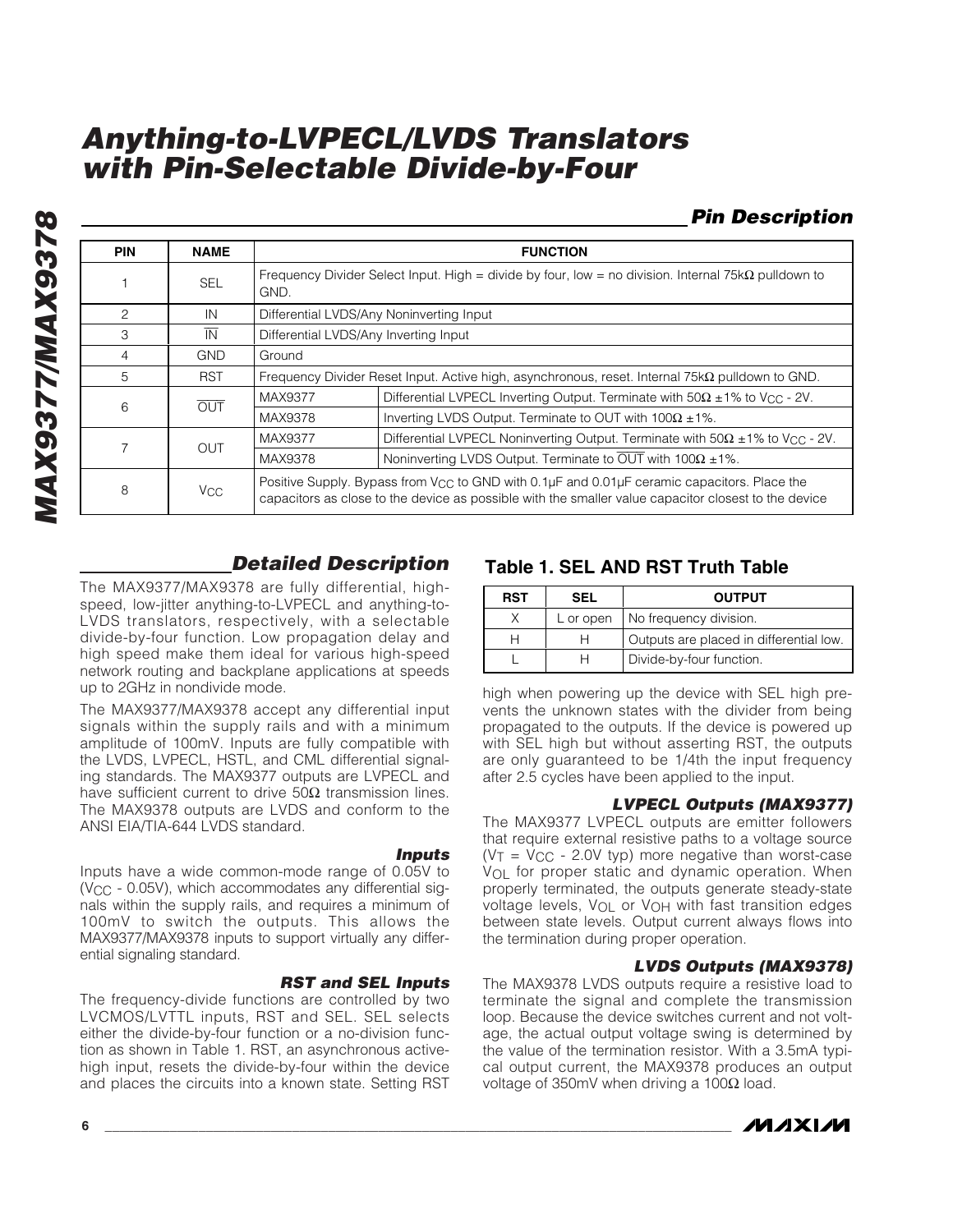

*Figure 1. Differential Input Definition*

#### *Applications Information*

#### *LVPECL Output Termination (MAX9377)*

Terminate the MAX9377 LVPECL outputs with 50 $\Omega$  to  $(V<sub>CC</sub> - 2V)$  or use equivalent Thevenin terminations. Terminate OUT and OUT with identical termination on each for low output distortion. When a single-ended signal is taken from the differential output, terminate both OUT and OUT. Ensure that output currents do not exceed the current limits as specified in the *Absolute Maximum Ratings*. Under all operating conditions, the device's total thermal limits should be observed.

#### *LVDS Output Termination (MAX9378)*

The MAX9378 LVDS outputs are current-steering devices; no output voltage is generated without a termination resistor. The termination resistors should match the differential impedance of the transmission line. Output voltage levels are dependent upon the value of the termination resistor. The MAX9378 is optimized for point-to-point communication with the 100 $Ω$  termination resistor at the receiver inputs. Termination resistance values may range between 90Ω and132Ω, depending on the characteristic impedance of the transmission medium.

#### *Supply Bypassing*

Bypass V<sub>CC</sub> to ground with high-frequency surfacemount ceramic 0.1µF and 0.01µF capacitors. Place the capacitors as close to the device as possible with the 0.01µF capacitor closest to the device pins.

#### *Traces*

Circuit board trace layout is very important to maintain the signal integrity of high-speed differential signals.





*Figure 2. LVDS Output Load and Transition Times*



*Figure 3. Differential Input-to-Output Propagation Delay Timing Diagram*

Maintaining integrity is accomplished in part by reducing signal reflections and skew, and increasing common-mode noise immunity.

Signal reflections are caused by discontinuities in the 50Ω characteristic impedance of the traces. Avoid discontinuities by maintaining the distance between differential traces, not using sharp corners or using vias. Maintaining distance between the traces also increases common-mode noise immunity. Reducing signal skew is accomplished by matching the electrical length of the differential traces.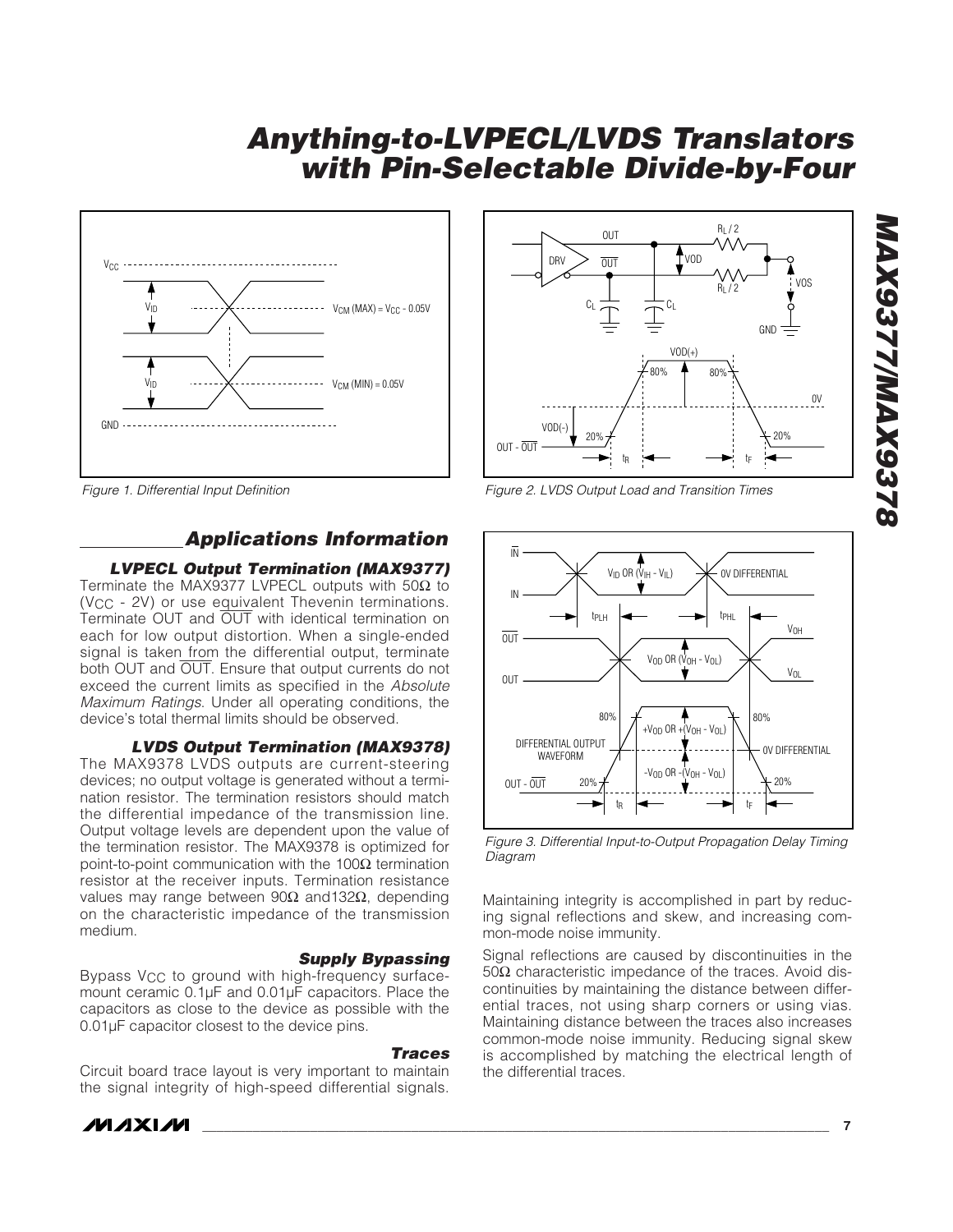

*Figure 4. Frequency Divider and Reset Timing Diagram*



*Figure 5. Frequency Select Delay Timing Diagram*

### *Chip Information*

MAX9377 TRANSISTOR COUNT: 614 MAX9378 TRANSISTOR COUNT: 614 PROCESS: Bipolar